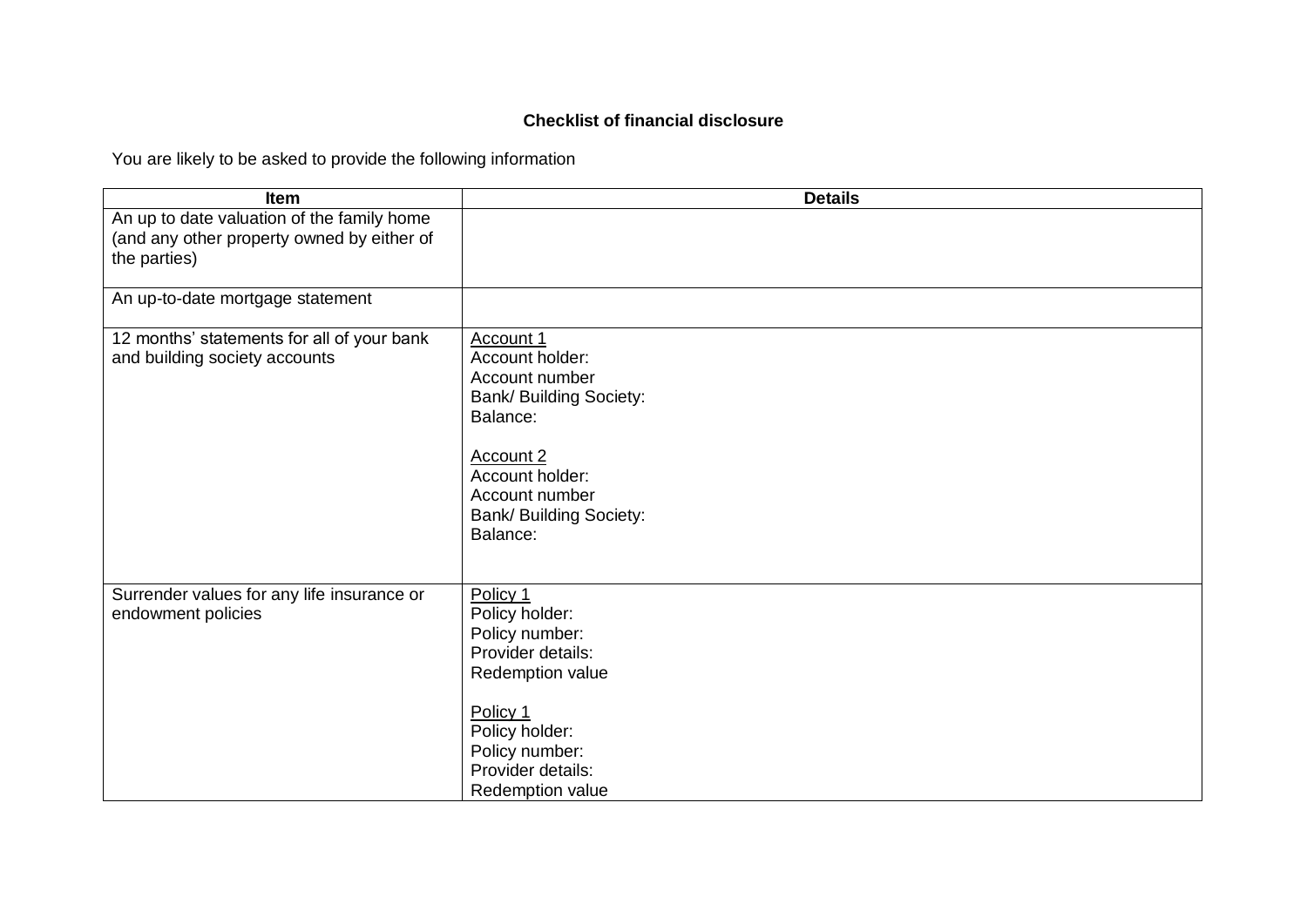| Details of any debts                          |                                |
|-----------------------------------------------|--------------------------------|
|                                               |                                |
|                                               |                                |
|                                               |                                |
|                                               |                                |
| A pension valuation for any pension           |                                |
| (including frozen pensions) (usually called a |                                |
| CETV)                                         |                                |
|                                               |                                |
| Your last P60 and last three months' wage     |                                |
| slips                                         |                                |
|                                               |                                |
|                                               |                                |
| Details of any other income you receive from  |                                |
| any source (including benefits)               |                                |
|                                               |                                |
|                                               |                                |
| A list of your outgoings                      | Electricity                    |
|                                               | Food                           |
|                                               | Gas                            |
|                                               | Oil/solid fuel                 |
|                                               | Cleaner                        |
|                                               | Telephone                      |
|                                               | <b>TV</b> licence              |
|                                               | Central heating maintenance    |
|                                               | Council tax                    |
|                                               | Ground rent                    |
|                                               | Home buildings insurance       |
|                                               | Home contents insurance        |
|                                               | Maintenance/repairs/decoration |
|                                               | Mortgage endowment policy      |
|                                               | Mortgage                       |
|                                               | Rent                           |
|                                               | Clothes and shoes              |